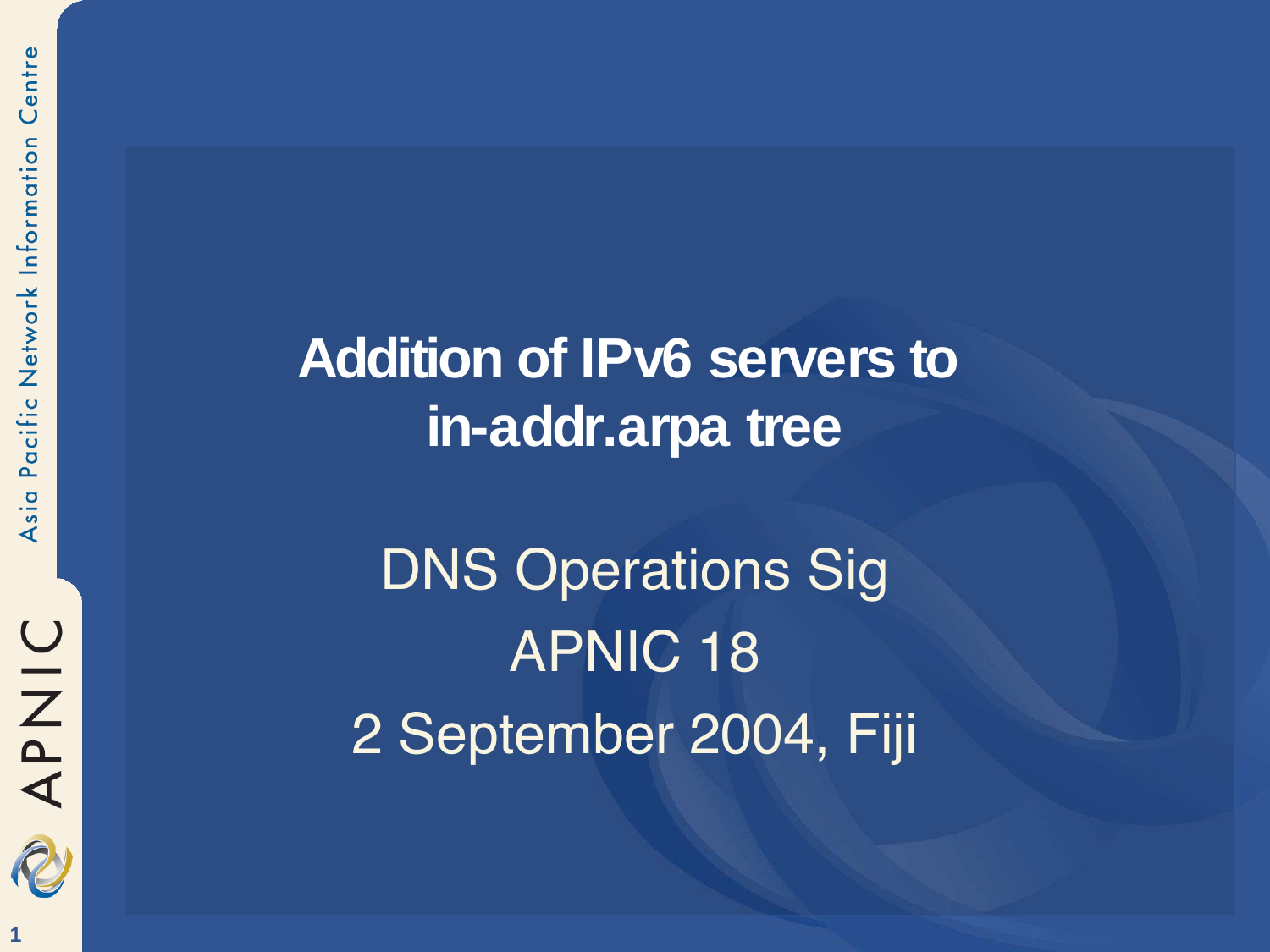#### **Summary**

- In-addr.arpa is delegated to the root nameservers
	- Indirectly, as a child of arpa.
	- Authoritative NS **a.root-servers.net**
	- Zone content managed by ARIN
		- file upload to roots
- IPv6 AAAA records are going to be added to the root
	- Therefore in-addr.arpa. May inherit the IPv6 'glue' state and become fully visible in IPv6 'native' mode DNS queries

**OINAR**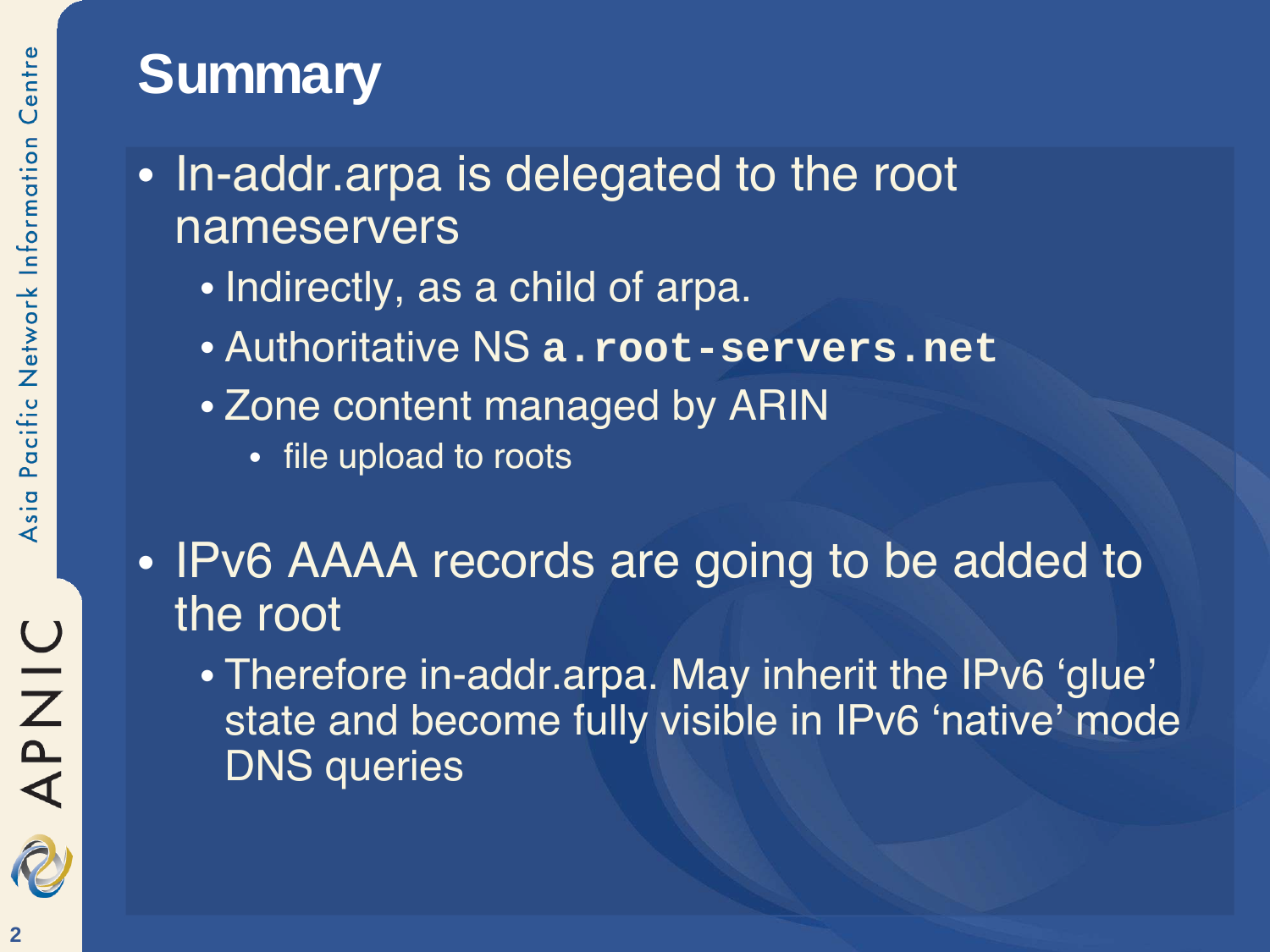#### **Issues**

- Risks?
	- UDP packet size limits additional answer size
		- Small risk of loss of 'glue' information
		- Risk assessment by RSSAC strongly suggests benefit outweighs risk.
		- Minimum impact in IPv4 means only one IPv6 listing may be visible to some people, 2 should be visible to most
	- IPv6 enabled NS may now find new path(s) are used to satisfy the chain back to the root
		- May not be as optimal (rtt cost) as IPv4 but will work
- Rewards?
	- IPv6 only NS should now be fully functional in reverse-DNS
		- Even when serving IPv4 related data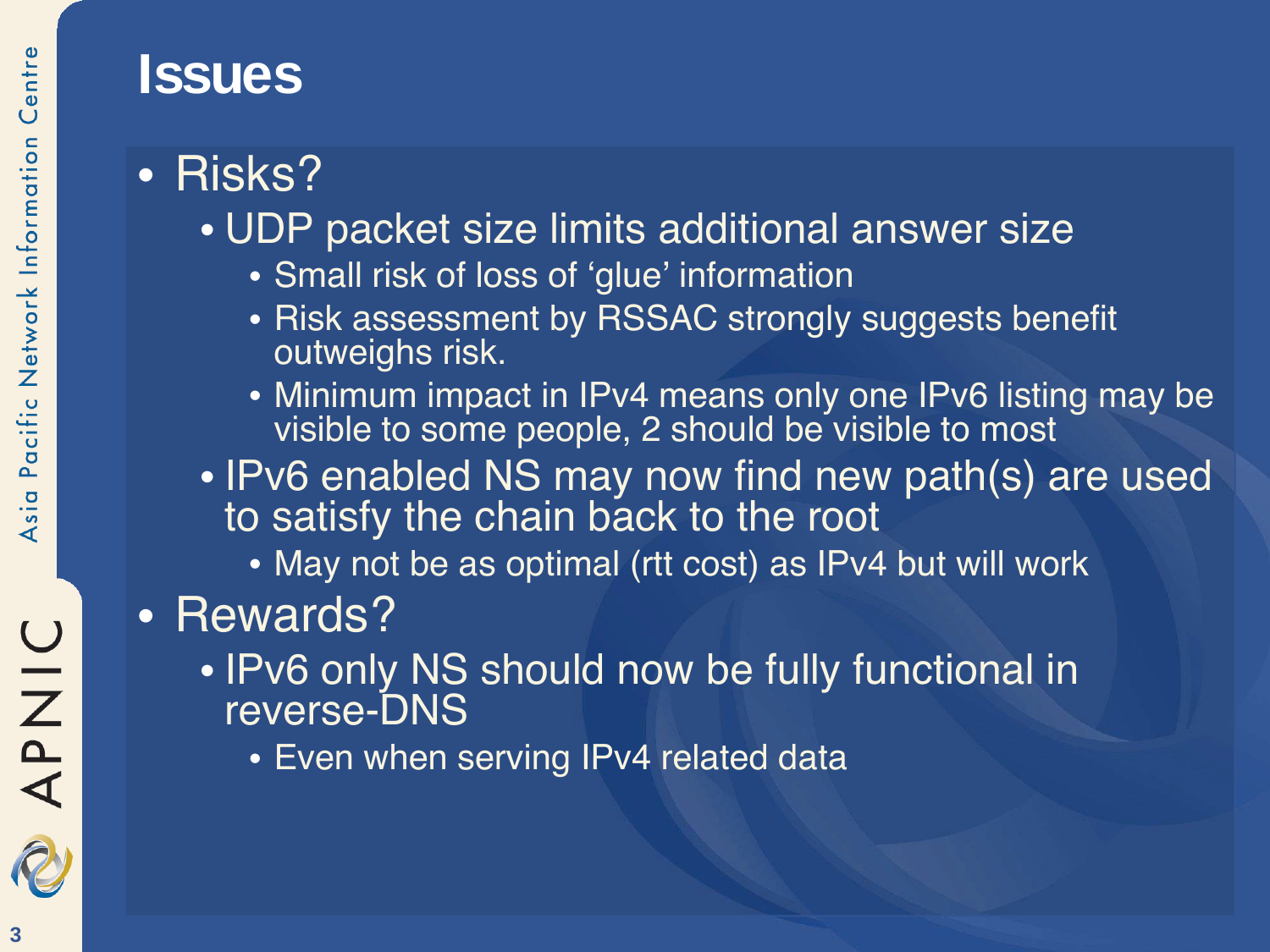### **Impact on RIR served zones: NONE!**

- RIR already serve IPv4 and IPv6 reverse on IPv6 enabled NS
	- Hosted in Japan and Brisbane
	- Query load currently low
- No problems expected, but will continue to be monitored